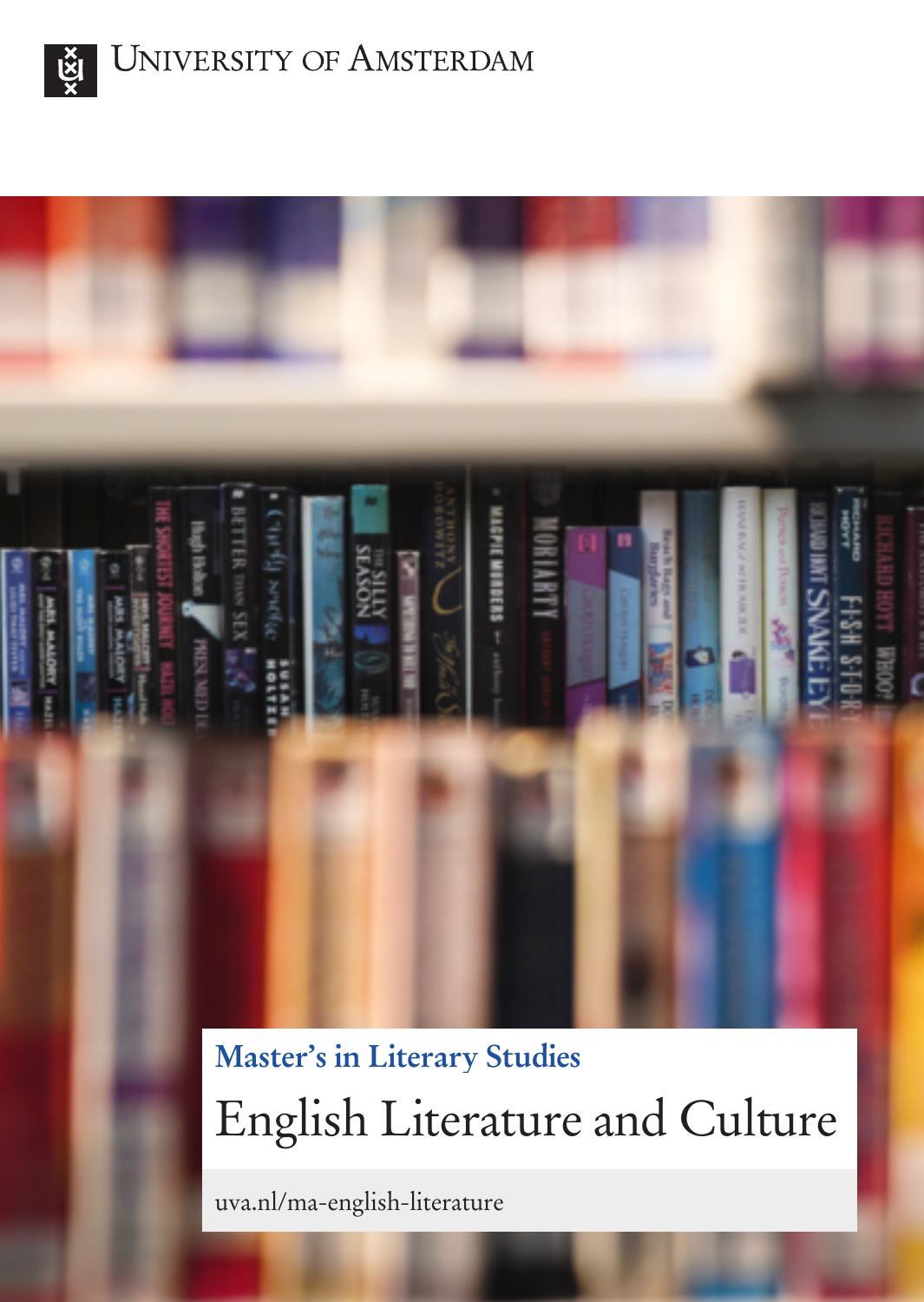### **Dr Rudolph Glitz**



'Literature is a way of living many lives rather than just one, allowing us to inhabit other people's cultures and perspectives. It can be of great help when navigating the pluralities of our inter-connected world.'

This programme emphasises literary analysis, while simultaneously occupying a place at the forefront of interdisciplinary humanities scholarship. More specifically, it provides students with insight into the history and theory of various English literatures and explores their relationship with other media while also addressing key issues of intellectual concern in society, politics and culture. English Literature is understood in the broadest sense, as a diverse and complex mode of expression that includes works from American, British, South African and other postcolonial contexts.

The degree will provide you with a deep understanding of the complex cultural dynamics and narratives that shape the Anglophone world and a thorough training in analytical and communication skills. In addition, you will gain experience in conducting independent research and presenting it to international audiences.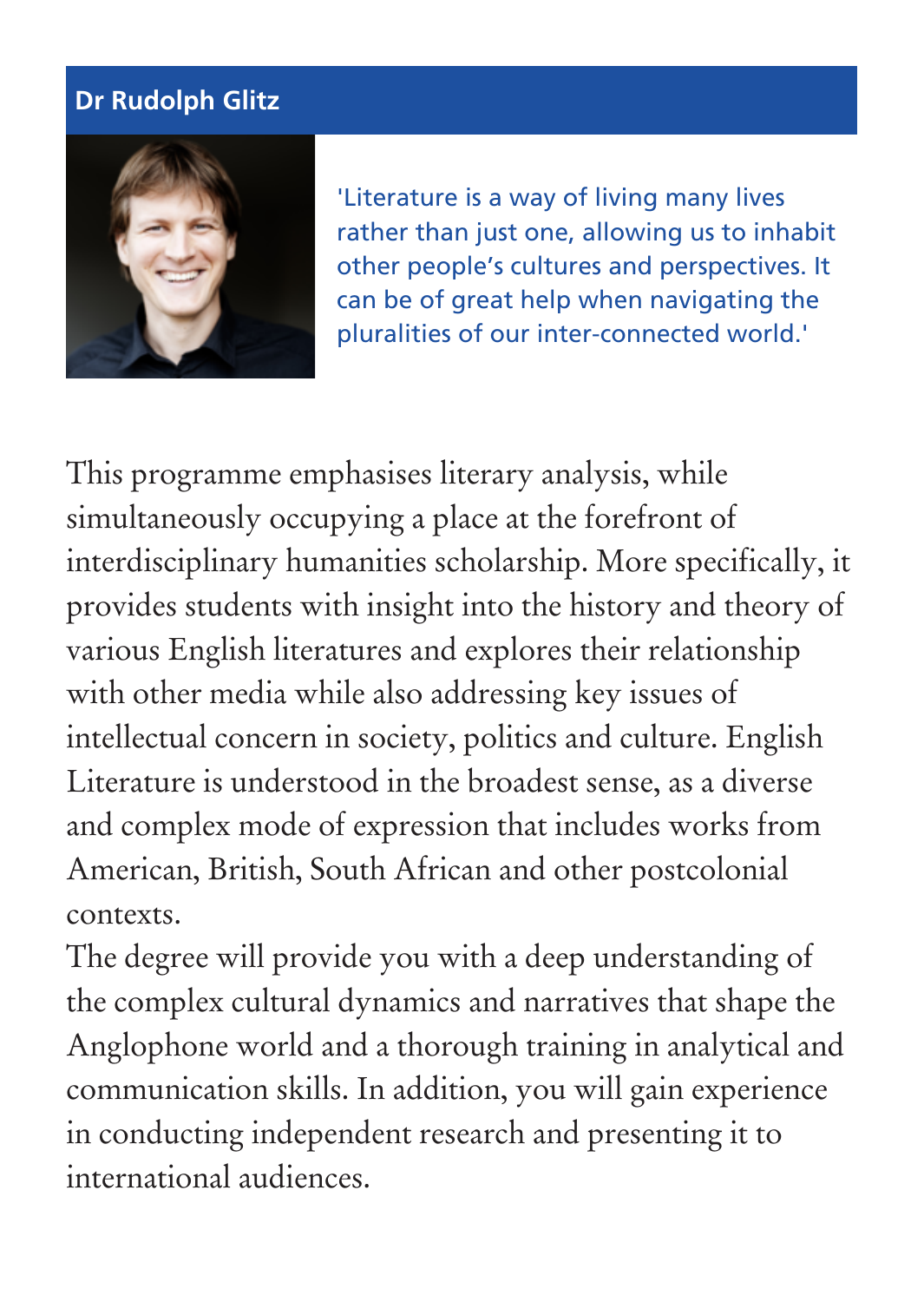# **Career prospects**

Equipped with the skills to explore complex fields of knowledge and able to present your findings in nuanced English, you will be qualified for a wide range of careers requiring cultural awareness and mental agility. These may include positions as:

- cultural commentators and researchers, e.g. in the national and international media, government institutions or private foundations;
- educators at all levels of the Dutch educational system but also abroad;
- communication professionals in companies with a strong presence in the Anglosphere.



## **Spotlight on a course**

#### **Critical approaches (12 ECTS)**

In this core course all students will present their own areas of specialisation, i.e. their own research strategies, theoretical approaches and current work in progress. The emphasis of the course is on methodology. Hence the central aim of this course is to enable you to conduct the independent research required for writing a Master's thesis. You will complete set writing assignments, give a conference presentation, and take the first steps towards the completion of your thesis project.